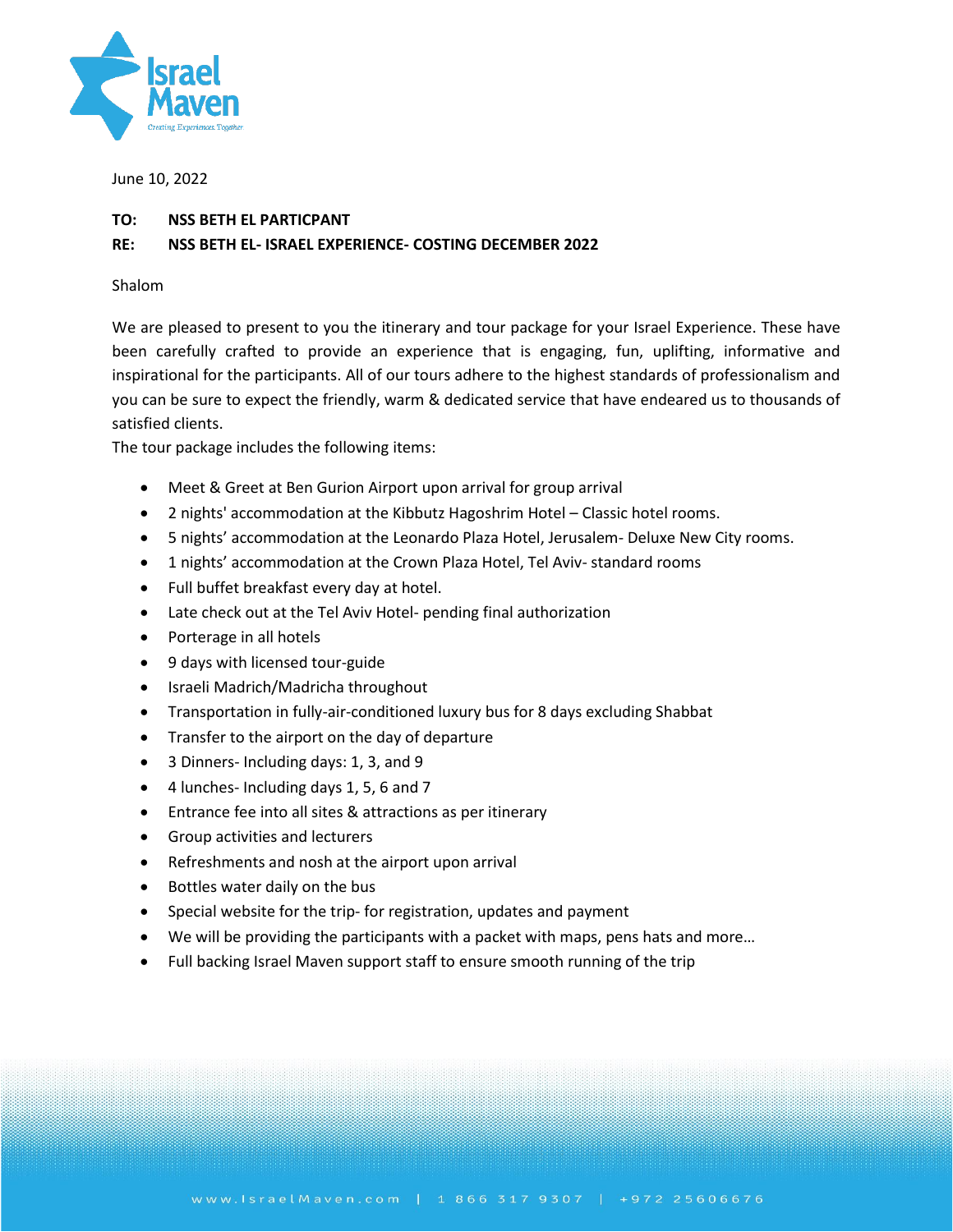

The cost for the trip **NOT INCLUDING AIRFARE** is as follows: **Prices are based on a minimum of 30 paying participants.**

- Double Occupancy \$3,162 USD per person
- Single Occupancy Supplement \$940 USD
	-
- For 3rd child (12) sharing: reduction of- \$545
- For  $3^{rd}$  adult (13+) sharing:  $$245$
- NOTE: **Upgrades available in all hotels for extra cost**

Families that will have kids in a separate room will receive a discount of \$50 per child!!

Should the number of participants change, the price per person will change as well (based on double occupancy)-

25- 29 Participants- \$3,296

35- 40 Participants- \$3,065

40- 45 Participants- \$2,991

# **PLEASE NOTE:**

- The above cost is subject to change at any time as per notice from hotels and other suppliers of services.
- If number of participants and/or rooming arrangements are changed the price will have to be revised.
- The itinerary is subject to change based on weather, security, time and other considerations
- There is no refund for sites not visited or activities not done, for any reason.

# **THE PRICE DOES NOT INCLUDE THE FOLLOWING:**

- Cost of round- trip airfare from country of origin to Israel.
- Any expenses of a personal nature.
- Any meals other than specified.
- Any guests at meals other than the participants of the party.
- Insurance for baggage, personal items, trip cancellation or interruption. We recommend that all insurance be arranged through your travel agent in U.S. If claims have to be made, it is much easier dealing with a local insurance company upon your return, rather than having to collect refunds from an insurance company in Israel.
- Tips for guide and driver. Suggested tip for guide is: \$50- \$70per person and suggested tip for driver is: \$30- \$50 per person
- Anything not mentioned above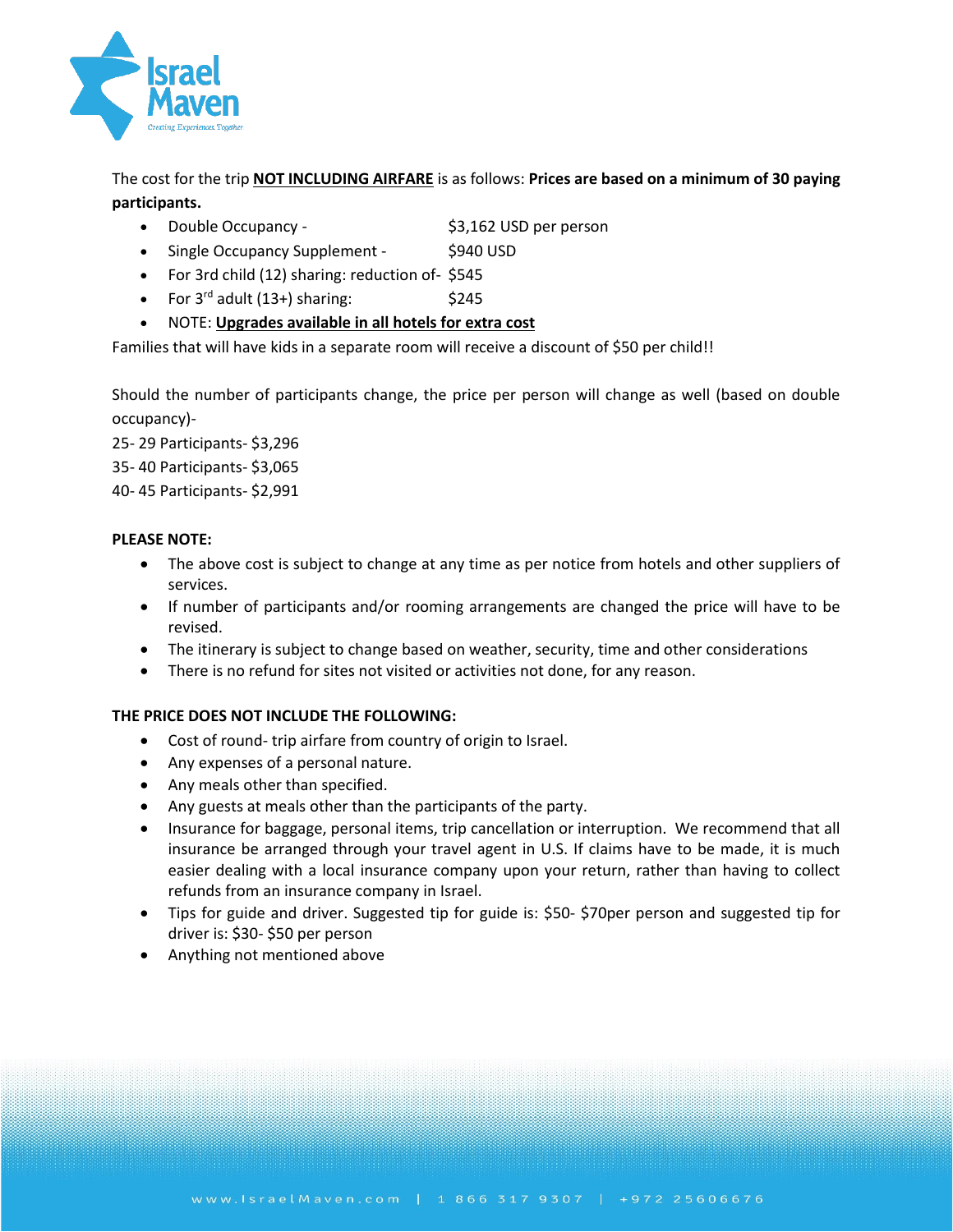

## **TERMS OF PAYMENT:**

- 1. All prices and payments are in US DOLLARS
- 2. Deposit of \$500 US per participant to confirm participation.
- 3. Final and full payment is required 60 days before arrival.
- 4. Payment should be made via:
	- a. Via bank transfer in US Dollars to Israel Maven Tours LTD, Bank Leumi, 21 Ramban st, Rechavia, Jerusalem, Branch # 912, Account # 249300/80, Swift: LUMIILITXXX, Code IL010912 IBAN IL640109120000024930080
	- b. Via Israel Maven website for online registration and payment by credit card

# **WE STRONGLY RECOMMEND THAT YOU PURCHASE COMPREHENSIVE TRAVEL INSURANCE IN THE EVENT THAT YOU NEED TO CANCEL YOUR TRIP FOR PERSONAL, MEDICAL OR OTHER REASONS.**

# **CANCELLATION POLICY:**

- Up to 2 months (60 days) before arrival- no cancellation fee
- From 60 to 45 days before arrival full refund less \$500 US per person
- Between 45-30 days before arrival an additional \$1,000 US per person plus any hotel cancellation fees if any
- Within 30 days of arrival full payment for the entire program will be charged.

# **New VAT tax regulations**

Please be aware that according to the new Israeli tax laws, being strictly enforced by all hotels, all guests holding Israel citizenship, even those with dual citizenship/passports both for individual travelers and guests part of a group, or invited local guests, will be charged VAT tax. Therefore we need to receive this information in advance in order to finalize the bill. Should we not get this information in advance, and hotels charge us VAT tax, be aware that we will charge you with this extra amount retroactively.

### **PASSPORT VALIDITY:**

As is customary for international travel, your passport should be valid for a minimum of 6 months from your date of entry to Israel or you may not be permitted to fly.

### **RESPONSIBILITY:**

Israel Maven Tours Ltd., (hereinafter called the Tour Operator), acts only as an agent for the various companies, owners or contractors providing the means of transportation, accommodation and other services. All exchange orders, coupons and tickets are offered subject to the Terms and Conditions under which such services are offered or provided. The issuance and acceptance of such tickets shall be deemed